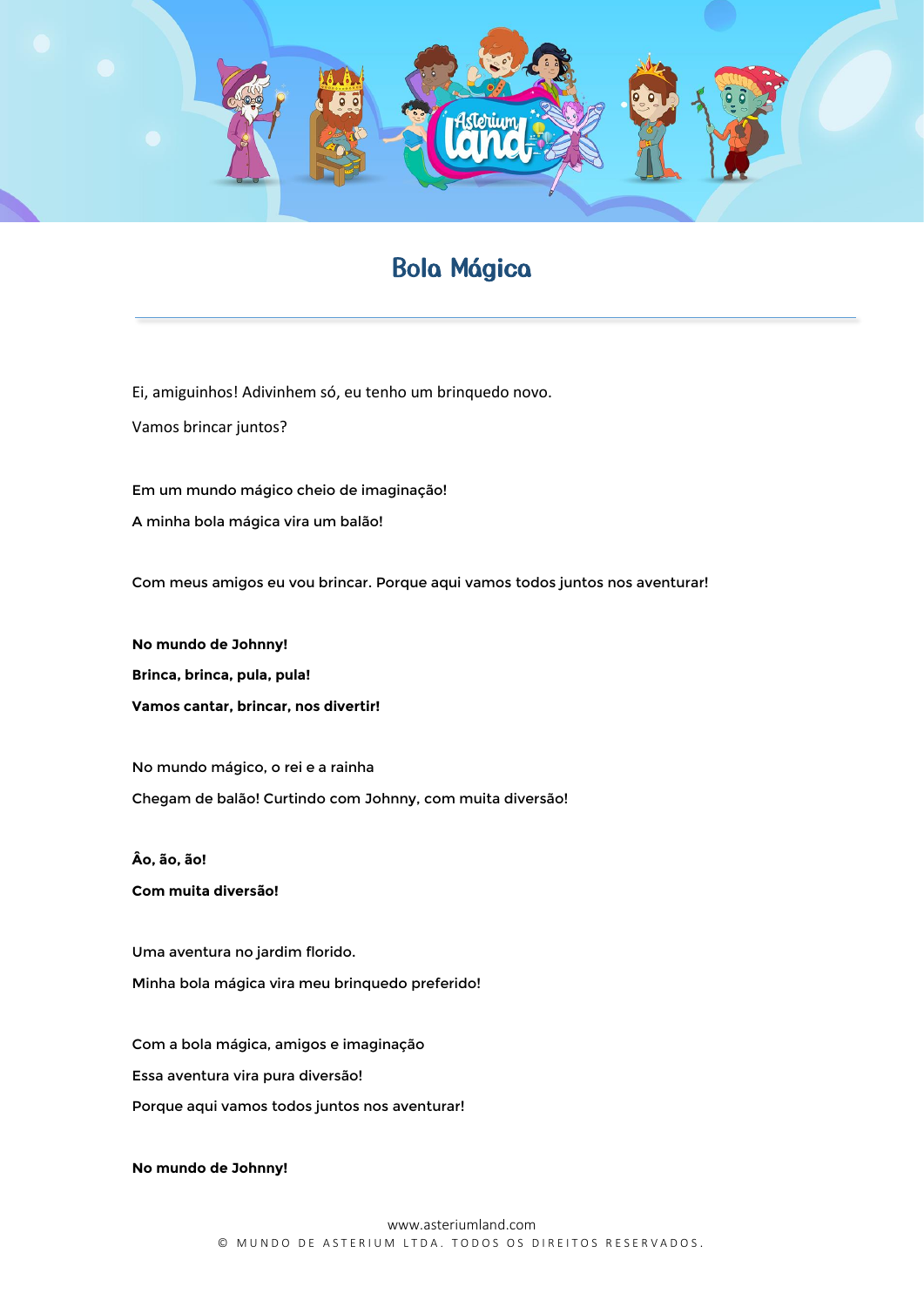

**Brinca, brinca, pula, pula! Vamos cantar, brincar, nos divertir!** 

No mundo mágico, o rei e a rainha Chegam de balão! Curtindo com Johnny, com muita diversão!

**Âo, ão, ão!** 

**Com muita diversão!**

Com a bola mágica, Johnny brinca com a Liza. E todos os brinquedos dividimos para ter mais diversão!

Dividir, dividir, dividir.

Vamos brincar, correr e sorrir!

**No mundo de Johnny! Brinca, brinca, pula, pula! Vamos cantar, brincar, nos divertir!** 

No mundo mágico, o rei e a rainha Chegam de balão! Curtindo com Johnny, com muita diversão!

**Âo, ão, ão! Com muita diversão!**

**Âo, ão, ão! Usando a imaginação!**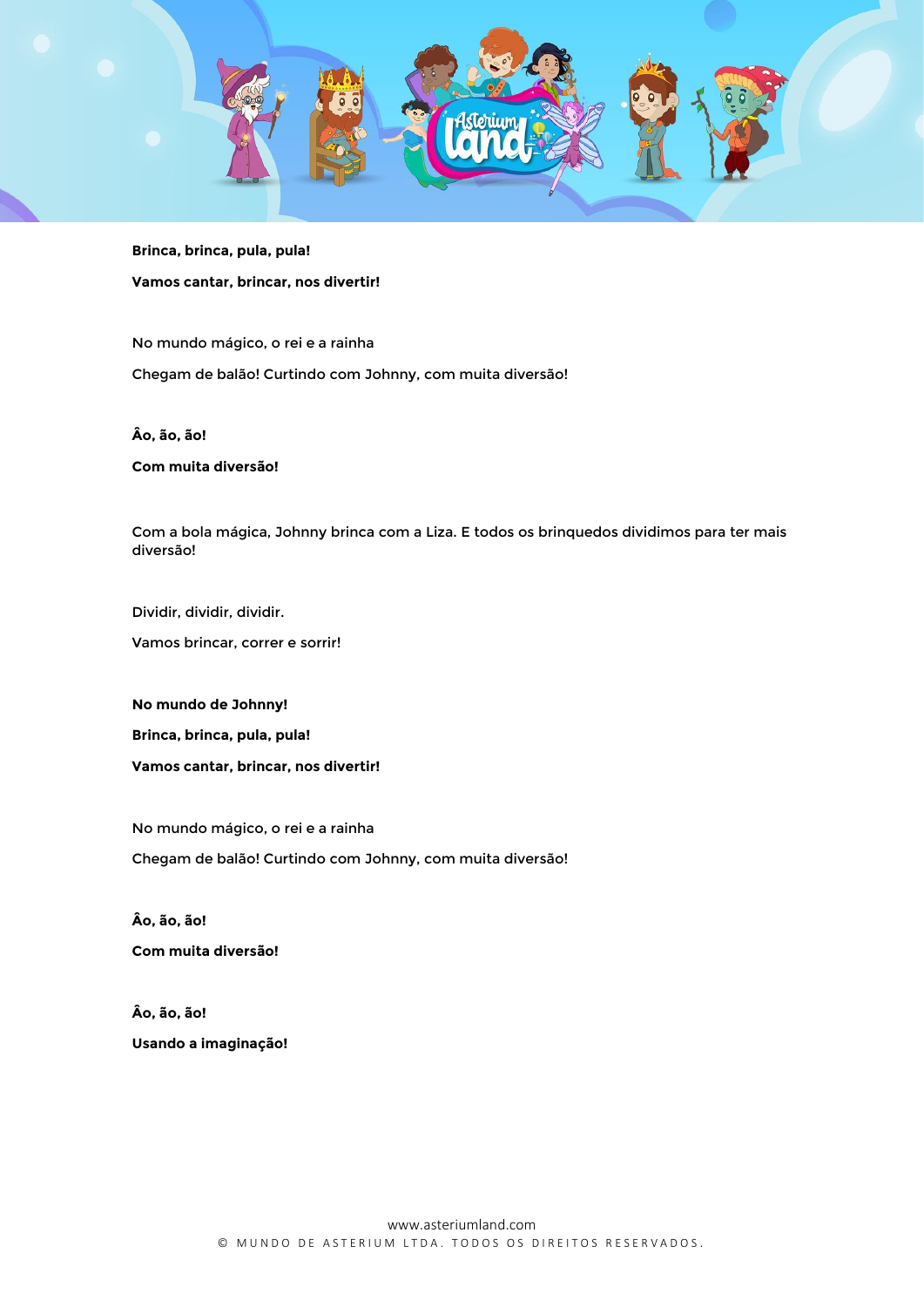

## Magic Ball

Hey, friends! Guess what! I have a new toy. Let's play together.

In AsteriumLand, a world of imagination! My magic ball is now a big space station!

With my friends, I am going to play and we'll have adventures through the day!

**In Johnny's world! Play, play, hop, hop! Let's sing and play – it doesn't stop!** 

In AsteriumLand, the king and the queen Come in a balloon! And with Johnny, they get over the moon!

**Oon, oon, oon! Get over the moon!**

In a flower garden, I am full of joy. My magic ball turns into my favorite toy!

With the magic ball, friends and imagination We have adventures – what a wonderful sensation! And we will have adventures through the day!